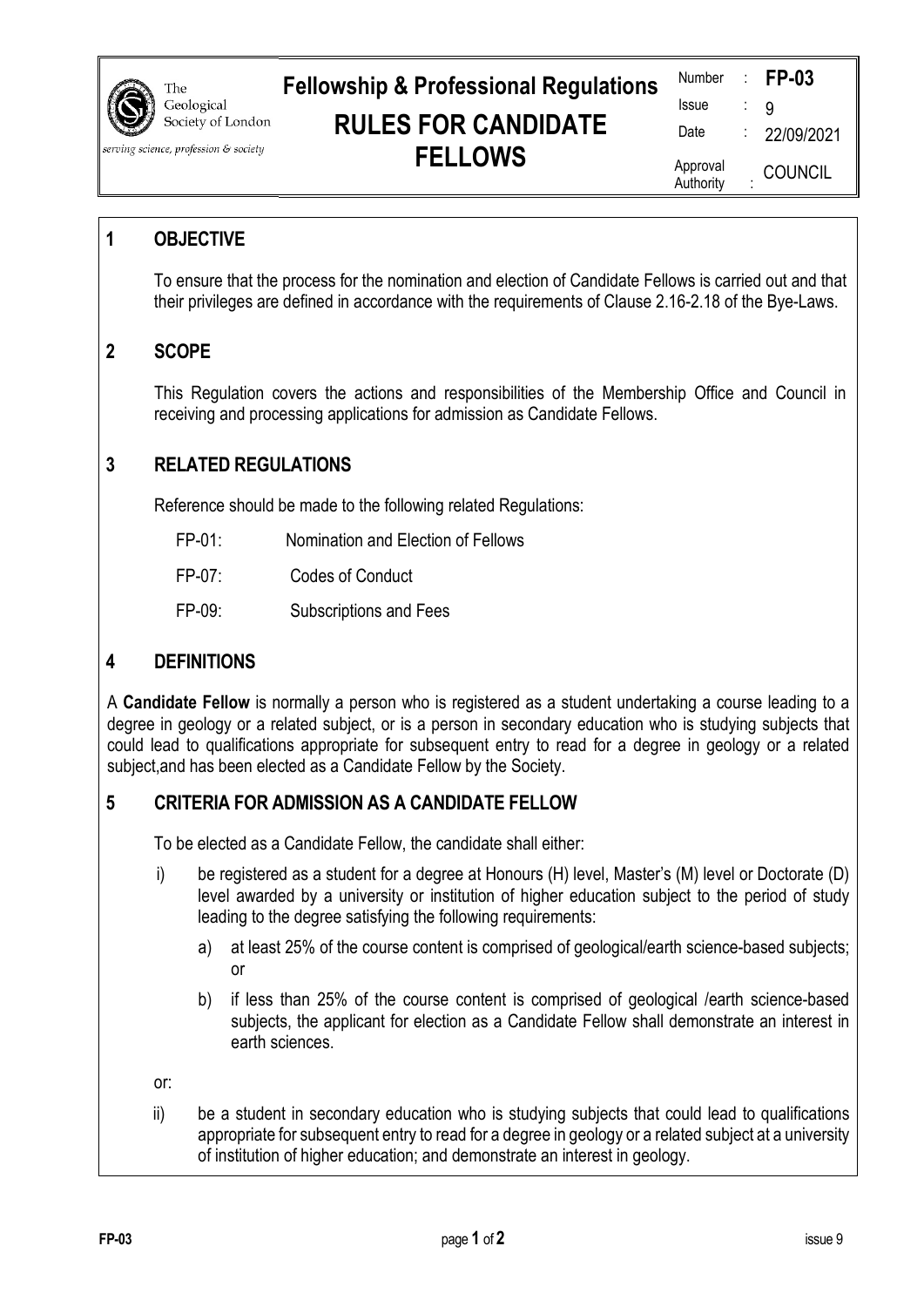

# **6 PROCEDURE**

#### **6.1 Election of Candidate Fellows**

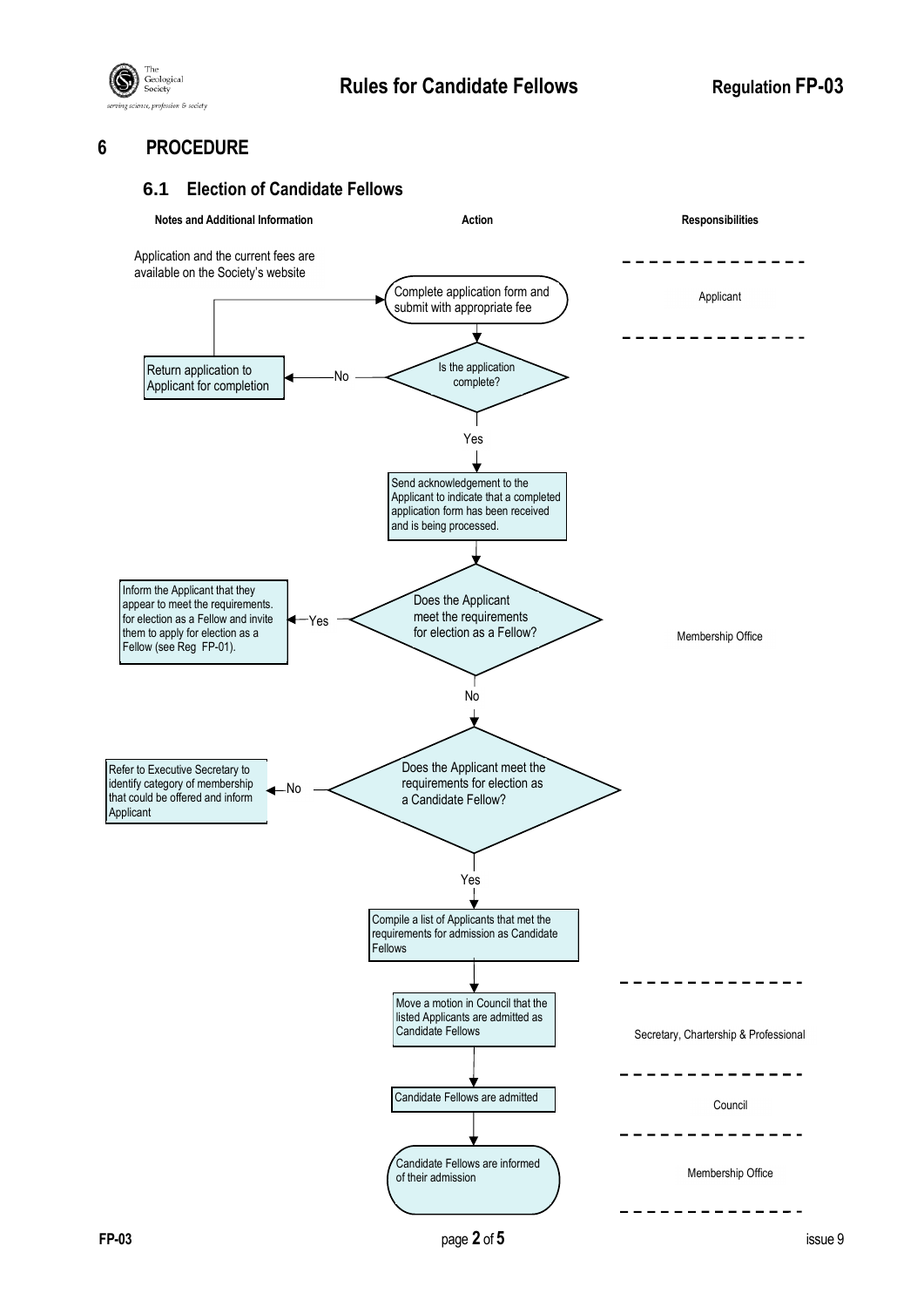

# **6.2 Review of Register of Candidate Fellows**

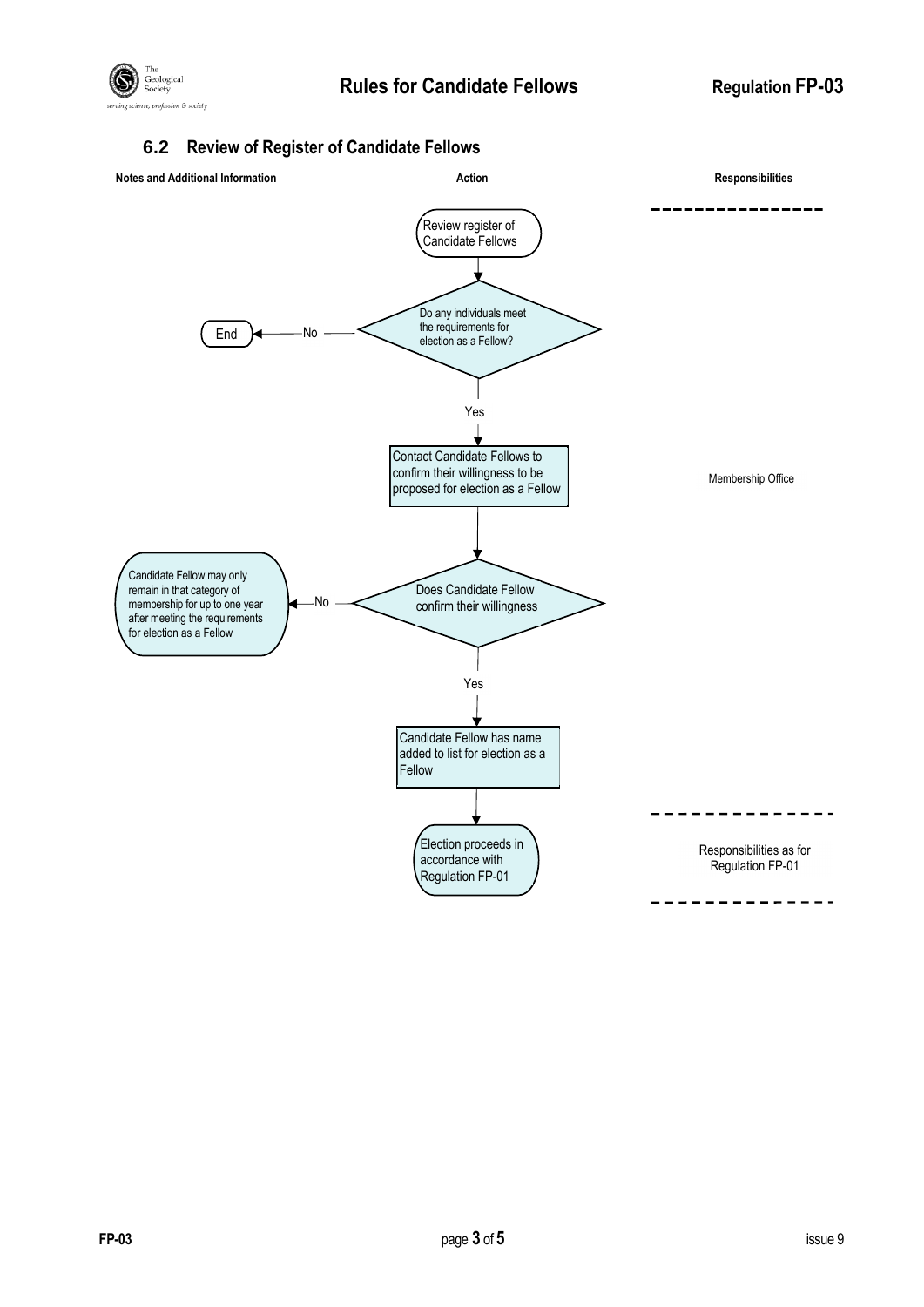

# **7 PRIVILEGES**

Subject to having paid the annual subscription to the Society, as laid down in the Regulations (FP-09 Subscriptions), Candidate Fellows will be entitled to receive the following privileges:

- i) a copy of the magazine *Geoscientist*;
- ii) online access to the Society's journals;
- iii) free online access to the Book Archive (GSL books published prior to the current plus three prior years). For an additional fee Fellows may subscribe to the Full Book Collection which includes all new and recent GSL online books;
- iv) use of the Geological Society Library;
- v) membership of Regional and Specialist Groups and access to their meetings; and
- vi) reduced charges for publications and meeting registration fees.

Candidate Fellows may attend General Meetings of the Society but may not vote. Candidate Fellows may not propose new Fellows.

# **8 PROGRESSION**

Candidate Fellows may only remain within these categories of membership for the period of time that they satisfy the criteria defined in Section 4 of this Regulation.

Within one year of a Candidate Fellow meeting the requirements for election as a Fellow of the Society (Regulation FP-01 Nomination and Election of a New Fellow) a Candidate Fellow will be invited to confirm their willingness to be proposed for election as a Fellow of the Society, subject to them not being in arrears with their subscriptions.

A Candidate Fellow who meets the requirements for election as a Fellow may not remain as a Candidate Fellow for more than one subscription year from the time of meeting the requirements for being elected as a Fellow of the Society (Bye-law 2.16). A Candidate Fellow may not remain in this category for more than 6 years.

# **9 RESPONSIBILITIES**

Candidate Fellows will be bound by the Codes of Conduct (Regulation FP-07).

#### **10 RECORDS**

The Membership Office is responsible for:

- i) maintaining the following records:
	- a) a list of applicants for admission as Candidate Fellows who meet the requirements for admission and whose names are being presented to Council;
	- b) a list of Candidate Fellows admitted to the Society with dates of their admission, address, qualifications and areas of interest; and
- ii) identifying Candidate Fellows who are eligible for nomination for election as a new Fellow, notifying the Candidate Fellow, obtaining the appropriate proof of qualifying degree and/or